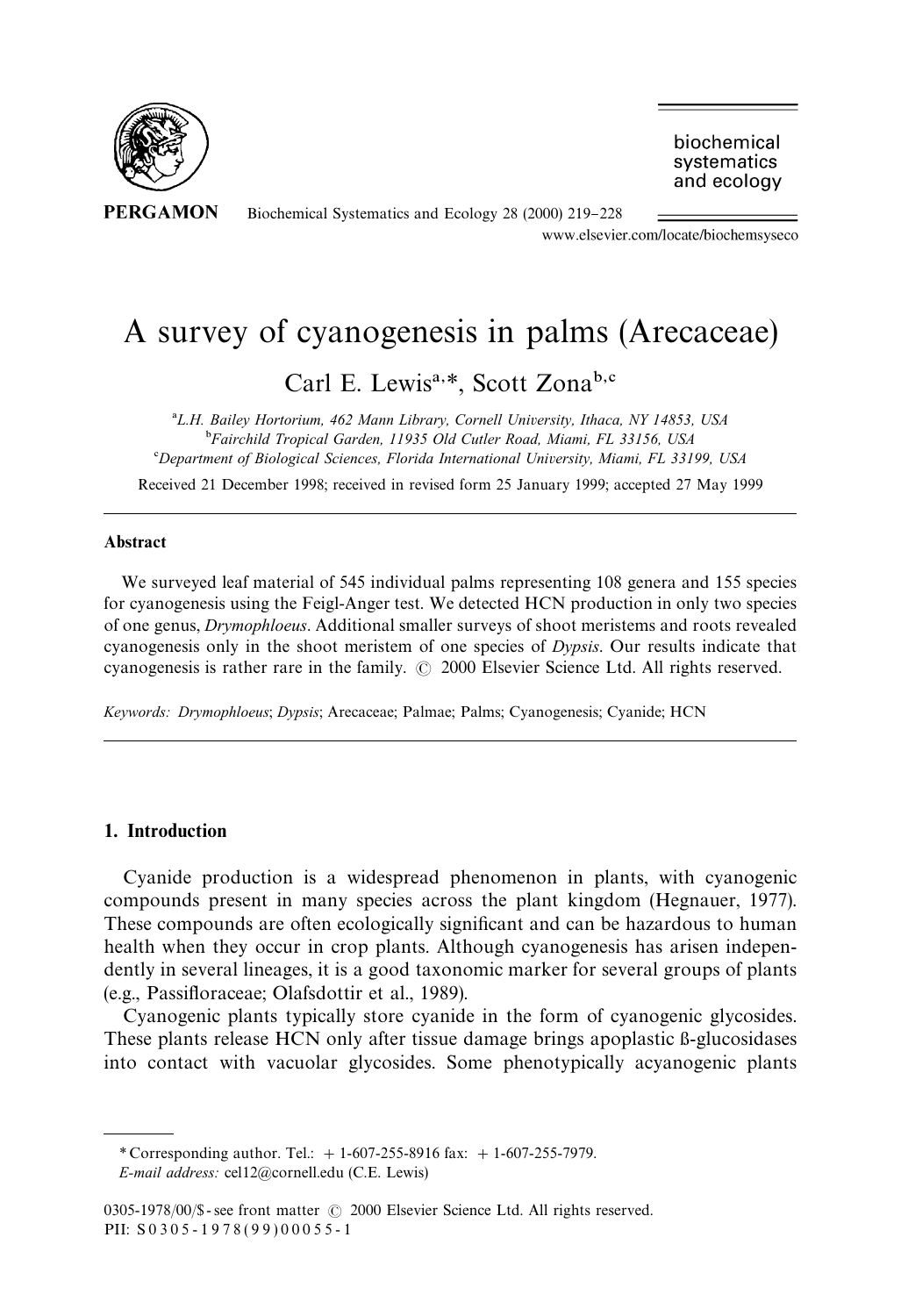contain cyanogenic glycosides but lack appropriate {-glucosidases. In these, HCN can be liberated with the addition of exogenous enzyme.

There is little information on the frequency and taxonomic distribution of cyanogenesis in palms. Gibbs (1974) and Thomsen and Brimer (1997) did not detect cyanogenesis in their surveys of 13 species in three subfamilies and 8 species in two subfamilies, respectively. In contrast, Dahlgren et al. (1985) listed the presence of cyanogenic compounds as a common feature of the palm family. Quisumbing (1951) summarized reports by Herbert (1922) and Kalaw and Sacay (1925) of HCN production in the leaves of 11 species representing four subfamilies of palms. Kaplan et al. (1983) reported cyanogenesis in an additional palm species.

The question of whether cyanogenesis is present and taxonomically widespread in the palm family prompted our survey of 155 species. While this survey represents only a small number of the ca. 2500 species in the family, it includes representatives from all six subfamilies recognized in the most recent family-level classification (Dransfield and Uhl, 1998).

#### 2. Materials and methods

Palms cultivated at Fairchild Tropical Garden and the Montgomery Botanical Center (Miami, FL), as well as in two private collections, were the sources of plant material used in this study. Samples collected from 548 individual palms were screened for cyanogenesis and for the presence of cyanogenic glycosides. These included 107 genera, sampled from all six palm subfamilies. For each accession, up to ten individuals were tested, depending on the number of plants available.

Production of HCN was detected in each sample qualitatively, using Feigl-Anger test strips. These were prepared as described by Brinker and Seigler (1989). A 1% solution (w/v) of tetrabase [4,4' methylenebis(*N*,*N*-dimethylaniline), Sigma M-6527] in chloroform was mixed with an equal volume of 1% copper ethylacetoacetate in chloroform. Strips of Whatman No. 1 filter paper were soaked in this mixture for a few minutes, and were then left to dry. When exposed to HCN, Feigl-Anger strips undergo a color change from very pale green to bright blue.

Approximately 50 mg of fresh leaf tissue were collected from each plant sampled. The tissue was cut into several pieces and placed in the bottom of a 5 mL glass shell vial. A few drops of toluene were added to lyse the cells, and each vial was capped with a Feigl-Anger test strip suspended above the tissue. Test strips were checked after 24 h at room temperature. Tissue from *Passi*y*ora suberosa* L., a species known to be cyanogenic (Olafsdottir et al., 1989), was used as a positive control.

To samples that tested negative, we added a mixture of {-glucosidases. The solution used for this second test was a crude enzyme preparation isolated from snails (Sigma G-7017), diluted to a concentration of 2000 units/mL in 0.1 M phosphate buffer (pH 5.0). Approximately 50  $\mu$ L of enzyme solution were added to each vial, and test strips were checked after incubation at room temperature for 24 h. Amygdalin (Sigma A-6005), a cyanogenic glycoside isolated from apricot seeds, was used as a substrate to test the activity of the glucosidases.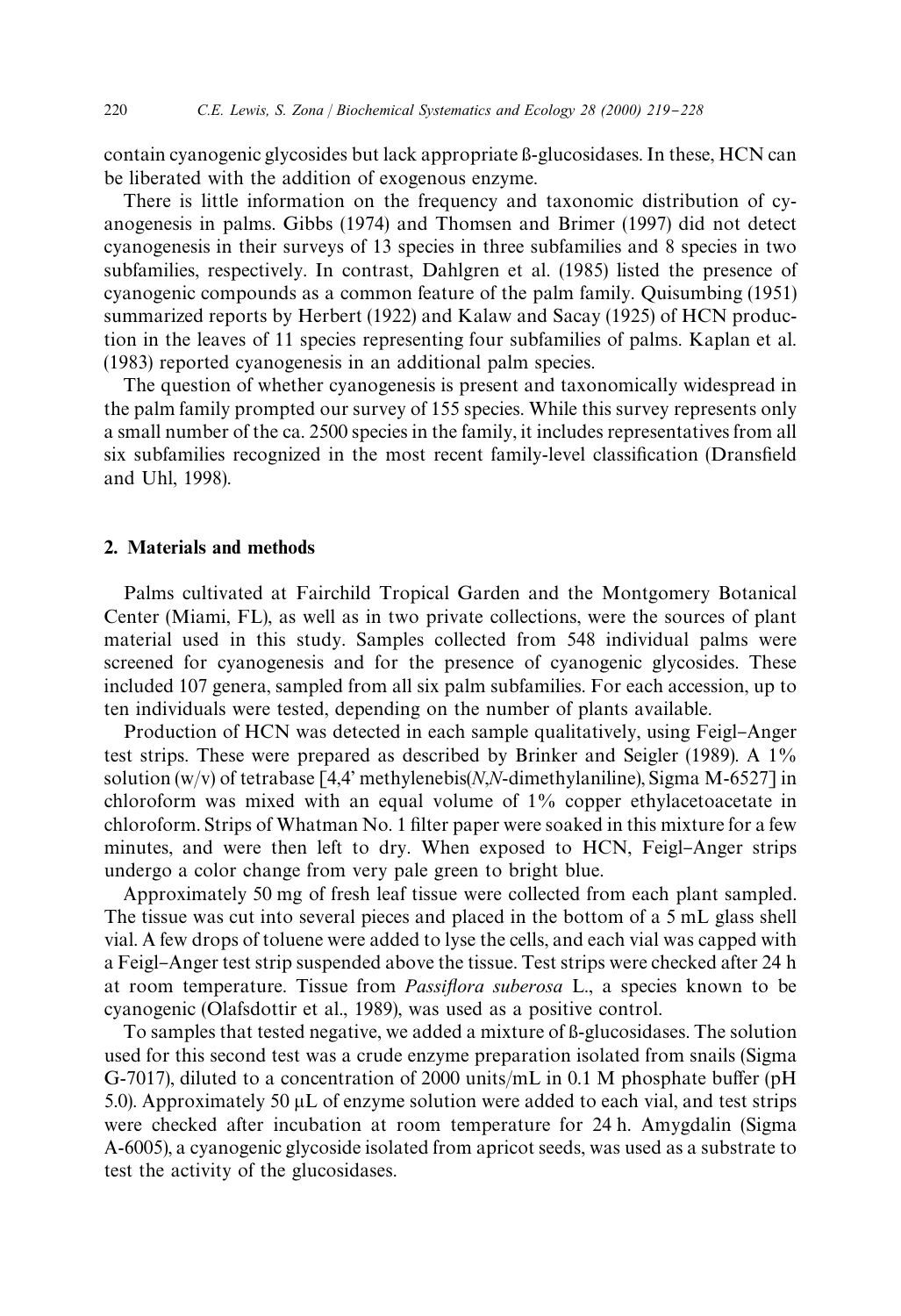We conducted a smaller survey of palm shoot meristems (palm hearts) and a survey of tips and sections of mature roots. Sampling was limited by the number of palms available for destructive harvesting. The tests for cyanogenesis were performed as described for leaf tissue, using approximately 100 mg of tissue for each test and approximately  $100 \mu L$  of glucosidase solution.

#### 3. Results and discussion

The results of our survey of leaf material are shown in Table 1. Of 167 accessions tested, we detected cyanogenesis in only five. We found two species of *Drymophloeus* (Arecoideae: Ptychospermatinae) that have cyanogenic activity in the leaves. All samples of seedling and mature *Drymophloeus pachycladus* were cyanogenic, and two mature individuals of *Drymophloeus subdistichus* were also found to be cyanogenic. Less consistent results were obtained from a sample of *D. subdistichus* seedlings  $(S-217-97)$  which are the offspring of one of the cyanogenic adults (76-335 A). Although all ten seedlings were grown under uniform environmental conditions, four were cyanogenic while six were acyanogenic. This observation indicates polymorphism in the trait for cyanogenesis. *Drymophloeus subdistichus* and *D. pachycladus* are believed to be sister species (Zona, 1999). Other more distantly related species of *Drymophloeus* were found to be acyanogenic. Both of the cyanogenic species are from lowland wet forests of the Solomon Islands. None of the other Solomon Island palm taxa in our survey (e.g., *Ptychosperma salomonense*, *Gulubia macrospadix*, *Heterospathe salomonense*, *Areca macrocalyx*) was cyanogenic.

Addition of exogenous enzyme solution to the acyanogenic samples did not trigger cyanogenesis, indicating that the mixture of *B*-glucosidases was unable to catalyze the release of HCN from any compounds in these samples. This suggests that none of these samples contained measurable levels of cyanogenic glycosides.

We did not corroborate Herbert's (1922) report of cyanogenesis in the leaves of *Adonidia merrillii*, *Cocos nucifera*, *Dypsis madagascariensis*, *Ptychosperma macarthurii*, or *Roystonea regia*. Likewise, we did not confirm his report of HCN in the shoots and roots of *R. regia* or in the shoots of *P. macarthurii*. Furthermore, we were unable to confirm the observations of cyanogenesis in the leaves of *Areca catechu* (Kalaw and Sacay, 1925) and the leaves of *Allagoptera arenaria* (Kaplan et al., 1983). Ferreira et al. (1982) detected HCN in a chemical analysis of *Bactris gasipaes* shoot meristems prepared commercially as edible palm hearts, but our two accessions of *B. gasipaes* were acyanogenic.

Herbert (1922), Kalaw and Sacay (1925) and Kaplan *et al*. (1996) conducted their analyses using various implementations of the sodium picrate (Guignard) test summarized by Hegnauer (1986). In comparison to the Feigl-Anger method used in our surveys, the sodium picrate test is more susceptible to false positive reactions (Hegnauer, 1986). While this is likely to be the major cause of the disparity in our results, other reasons may be ecological factors or differences in the physiological condition of the samples.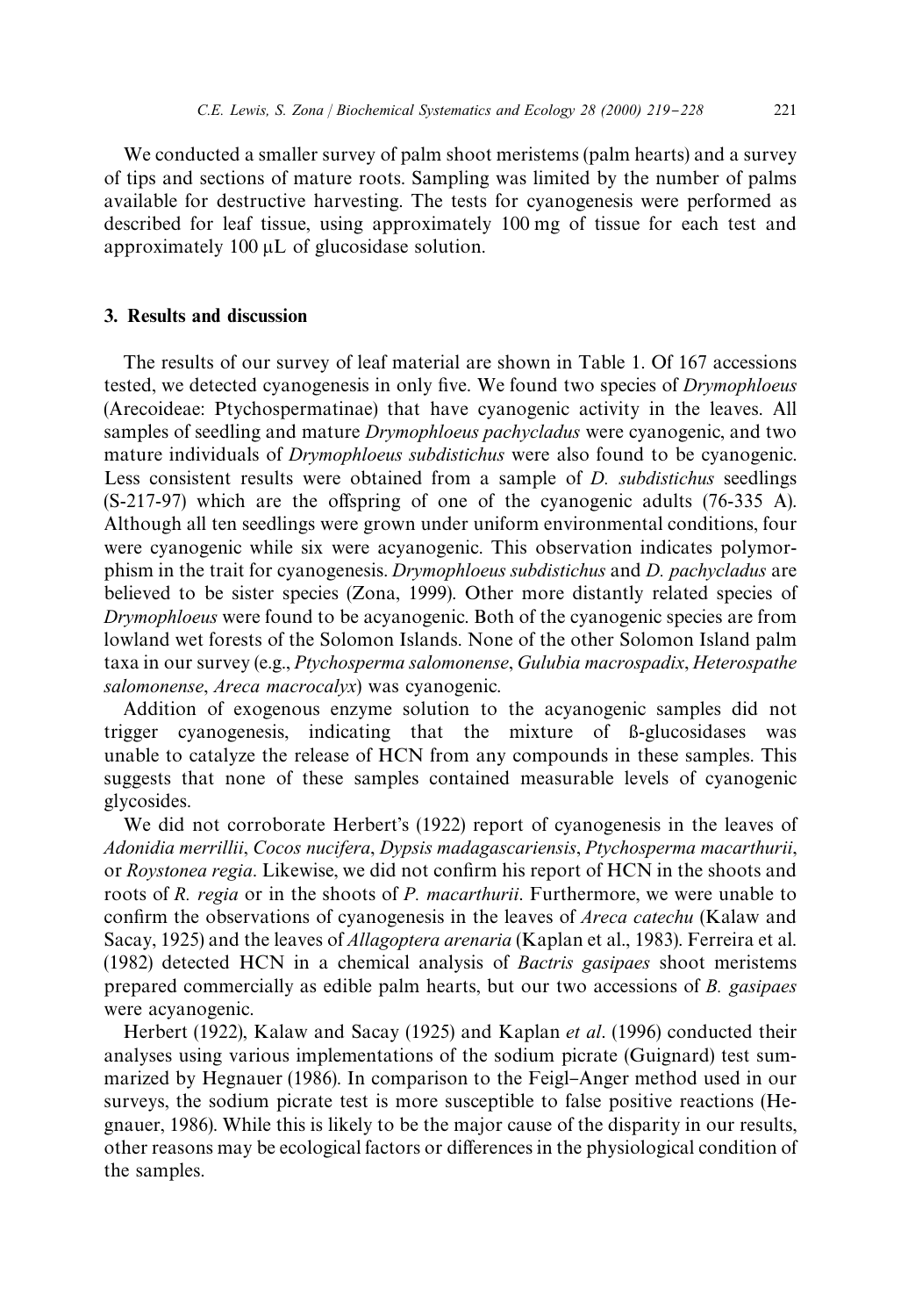#### Table 1

Results of cyanogenesis survey in leaf tissue of 167 palm accessions. Accession numbers refer to plants in cultivation at Fairchild Tropical Garden or the Montgomery Botanical Center

|                                                         | Individuals |                          |                          |
|---------------------------------------------------------|-------------|--------------------------|--------------------------|
| Species                                                 | Accession   | Sampled                  | <b>HCN</b>               |
| SUBFAMILY ARECOIDEAE                                    |             |                          |                          |
| Actinorhytis calapparia (Blume) Scheffer                | 88-514      | 2                        |                          |
| Adonidia merrillii (Becc.) Becc.                        | s.n.        | 7                        |                          |
| Aiphanes ulei (Dammer) Burret                           | 90-359      | $\overline{3}$           |                          |
| Allagoptera arenaria Kuntze                             | 64-817      | 3                        |                          |
| Allagoptera arenaria Kuntze                             | 71-442      | $\overline{c}$           |                          |
| Alsmithia longipes H.E. Moore                           | 94-1037     | $\mathbf{1}$             |                          |
| Archontophoenix purpurea Hodel & Dowe                   | 93-298      | 3                        |                          |
| Areca catechu L                                         | 83-34       | $\mathbf{1}$             |                          |
| Areca catechu L.                                        | 87-239      | $\overline{2}$           |                          |
| Areca guppyana Becc.                                    | 93-294      | $\overline{2}$           |                          |
| Areca macrocalyx Zipp. ex Blume                         | 95-1409     | $\overline{2}$           |                          |
| Areca triandra Roxb.                                    | $S-68-97$   | 5                        |                          |
| Arenga hookerana (Becc.) T.C. Whitm.                    | S-74-97     | 5                        |                          |
| Arenga westerhoutii Griff.                              | 87-604      | $\overline{\mathbf{4}}$  |                          |
| Asterogyne martiana (H. Wendl.) Hemsl.                  | 93-315      | $\mathbf{1}$             |                          |
| Attalea crassispatha (Mart.) Burret                     | 91-440      | 5                        |                          |
| Bactris gasipaes Kunth                                  | 66-342      | $\mathbf{1}$             |                          |
| Balaka burretiana Christophersen                        | 96-1286     | 5                        |                          |
| Beccariophoenix madagascariensis Jum. & H. Perrier      | 95-1212     | 5                        |                          |
| Bentinckia nicobarica (S. Kurz) Becc.                   | $S-34-98$   | 5                        |                          |
| Brassiophoenix drymophloeoides Burret                   | 97-1601     | 5                        |                          |
| Brassiophoenix drymophloeoides Burret                   | $S-20-97$   | 5                        |                          |
| Burretiokentia hapala H.E. Moore                        | 91-385      | $\overline{c}$           |                          |
| Butia capitata (Mart.) Becc.                            | 96-681      | $\overline{\mathcal{L}}$ |                          |
| Calyptronoma occidentalis (Sw.) H.E. Moore              | 93-1032     | $\overline{2}$           |                          |
| Carpentaria acuminata (H. Wendl. & Drude) Becc.         | s.n.        | 5                        |                          |
| Carpoxylon macrospermum H. Wendl. & Drude               | 96-1551     | 5                        |                          |
| Caryota urens L.                                        | $S-81-97$   | 5                        | $\overline{\phantom{0}}$ |
| Cocos nucifera L.                                       | 91-294      | 5                        |                          |
| Cyrtostachys renda Blume                                | 58-1122     | $\overline{c}$           |                          |
| Deckenia nobilis H. Wendl. ex Seemann                   | 94-1482     | $\mathbf{1}$             |                          |
| Deckenia nobilis H. Wendl. ex Seemann                   | 96-1355     | 5                        | $\overline{\phantom{0}}$ |
| Desmoncus polyacanthos Mart.                            | 89-499      | $\overline{4}$           |                          |
| Dictyosperma album (Bory) H. Wendl. & Drude ex Scheffer | 95-1241     | 5                        |                          |
| Drymophloeus litigiosus (Becc.) H.E. Moore              | 96-1491     | 5                        |                          |
| Drymophloeus litigiosus (Becc.) H.E. Moore              | 96-1516     | 5                        |                          |
| Drymophloeus oliviformis (Giseke) Miquel                | 75-453A     | $\mathbf{1}$             |                          |
| Drymophloeus pachycladus (Burret) H.E. Moore            | S-239-97    | 10                       | $^{+}$                   |
| Drymophloeus pachycladus (Burret) H.E. Moore            | 81-498      | $\mathbf{1}$             | $^{+}$                   |
| Drymophloeus cf. subdistichus (H.E. Moore) H.E. Moore   | 88-622 C    | $\mathbf{1}$             | $^{+}$                   |
| Drymophloeus subdistichus (H.E. Moore) H.E. Moore       | S-217-97    | 10                       | $\pm$                    |
| Drymophloeus subdistichus (H.E. Moore) H.E. Moore       | 76-335 A    | $\mathbf{1}$             | $^{+}$                   |
| Dypsis cabadae (H.E. Moore) Beentje & J. Dransf.        | 2282 B      | $\mathbf{1}$             |                          |
| Dypsis decaryi (Jum.) Beentje & J. Dransf.              | 95-1202     | 5                        |                          |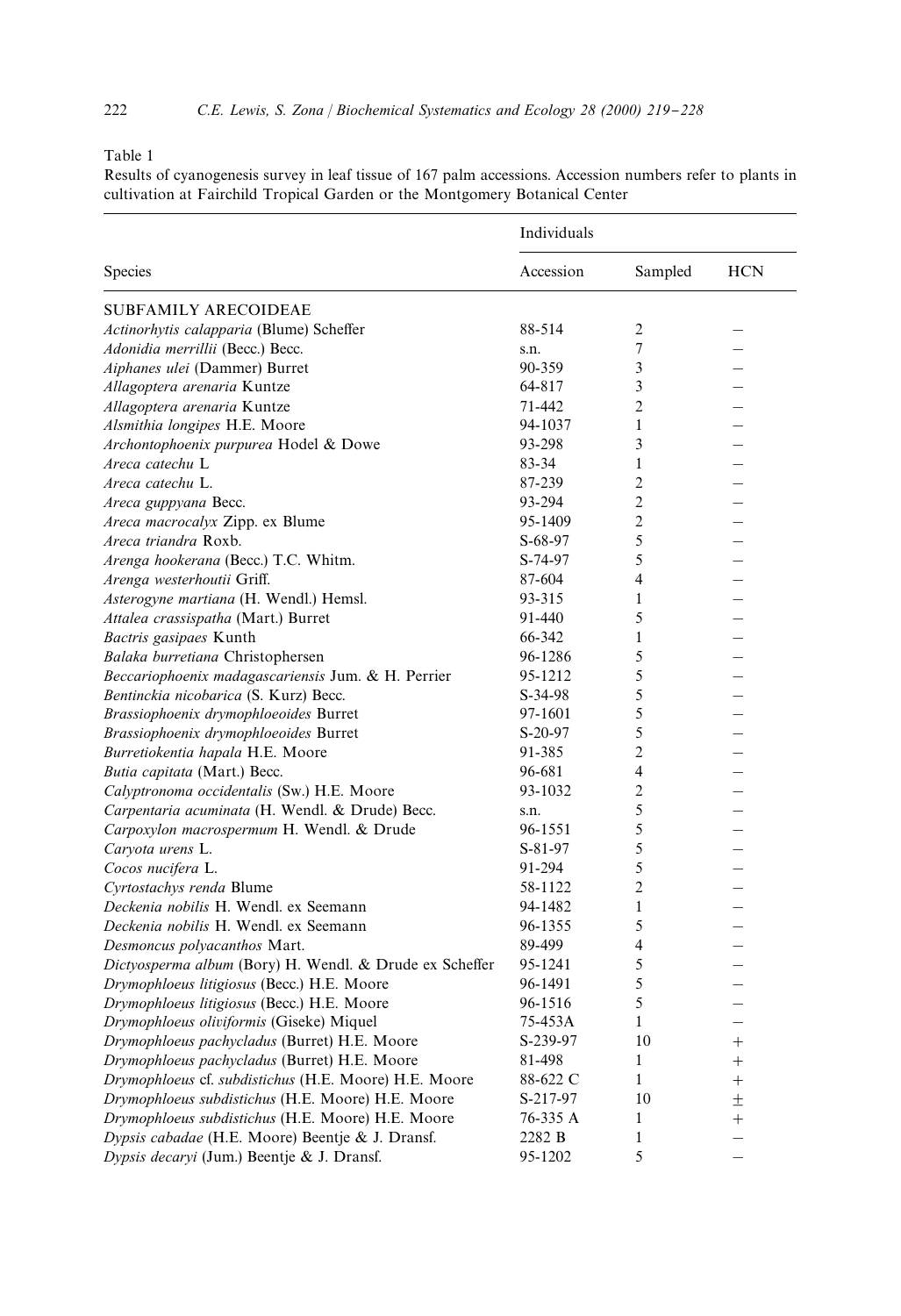## Table 1\**continued*

|                                                                       | Individuals |                          |                          |
|-----------------------------------------------------------------------|-------------|--------------------------|--------------------------|
| Species                                                               | Accession   | Sampled                  | <b>HCN</b>               |
| Dypsis lutescens (H. Wendl.) Beentje & J. Dransf.                     | 98-1122 A   | 1                        |                          |
| Dypsis madagascariensis (Becc.) Beentje & J. Dransf.                  | S-218-97    | 5                        |                          |
| Dypsis sp.                                                            | 96-626      | 3                        |                          |
| Elaeis guiniensis Jacq.                                               | 94-613      | 5                        |                          |
| Elaeis oleifera (Kunth) Cortés                                        | 88-211 A    | $\mathbf{1}$             |                          |
| Euterpe oleracea Mart.                                                | 94-793      | $\mathbf{1}$             |                          |
| Gastrococcos crispa (Kunth) H.E. Moore                                | s.n.        | 5                        |                          |
| Geonoma densa Linden & H. Wendl.                                      | 94-914      | 3                        |                          |
| Gulubia macrospadix (Burret) H.E. Moore                               | 88-412      | $\overline{2}$           |                          |
| Heterospathe salomonensis Becc.                                       | S-118-97    | 10                       |                          |
| Howea belmoreana (C. Moore & F. Mueller) Becc.                        | 92-515      | 5                        |                          |
| Howea forsteriana (C. Moore & F. Mueller) Becc.                       | 93-778      | 3                        |                          |
| Hyospathe elegans Mart.                                               | 91-466      | 3                        |                          |
| Iguanura wallichiana (Mart.) Becc.                                    | 87-269      | $\mathbf{1}$             | $\overline{\phantom{0}}$ |
| Iriartea deltoides Ruiz & Pav.                                        | 94-1112     | $\overline{c}$           |                          |
| Kentiopsis oliviformis (Brongn. & Gris) Brongn.                       | 77-146 C    | $\mathbf{1}$             |                          |
| Lemurophoenix halleuxii J. Dransf.                                    | s.n.        | $\mathbf{1}$             |                          |
| Linospadix longicruris (Becc.) Burret                                 | 81-613      | $\mathbf{1}$             |                          |
| Manicaria saccifera Gaertn.                                           | 93-495      | $\overline{2}$           |                          |
| Marojejya darianii J. Dransf. & N.W. Uhl                              | 97-107      | 1                        |                          |
| Nenga pumila (Mart.) H. Wendl. in Kerchove                            | 96-1073     | 3                        |                          |
| Neoveitchia storckii (H. Wendl.) Becc.                                | 89-196 A    | $\mathbf{1}$             |                          |
| Nephrosperma vanhoutteanum (Van Houtte) Balf.                         | 92-140      | $\overline{c}$           |                          |
| Nephrosperma vanhoutteanum (Van Houtte) Balf.                         | 96-1357     | 4                        |                          |
| Normanbya normanbyi (W. Hill) L.H. Bailey                             | 74-472 C    | $\mathbf{1}$             |                          |
| Oenocarpus bataua Mart.                                               | 96-1441     | 3                        |                          |
| Oenocarpus distichus Mart.                                            | 88-579      | $\mathbf{1}$             |                          |
| Oncosperma tigillarium (Jack) Ridley                                  | 64-72       | $\overline{2}$           |                          |
| Orania sylvicola (W. Griffith) H.E. Moore                             | $S-70-97$   | $\mathbf{1}$             |                          |
| Orania trispatha (J. Dransf. & N.W. Uhl) Beentje & J. Dransf. 95-1148 |             | $\mathbf{1}$             |                          |
| Phoenicophorium borsigianum (Koch) Stuntz                             | 89-205      | $\mathbf{1}$             |                          |
| Phoenicophorium borsigianum (Koch) Stuntz                             | 96-1358     | 5                        |                          |
| Pinanga dicksonii Blume                                               | 96-722      | $\overline{\mathcal{L}}$ |                          |
| Pinanga negrosensis Becc.                                             | 92-160      | $\overline{c}$           |                          |
| Polyandrococos caudescens (Mart.) Barb. Rodr.                         | $S-75-95$   | 5                        |                          |
| Ptychococcus cf. arecinus (Becc.) Becc.                               | 95-1397     | 5                        |                          |
| Ptychosperma hentyi Essig                                             | 95-1218     | 1                        |                          |
| Ptychosperma macarthurii (H. Wendl.) Nicholson                        | 74-330 A    | $\mathbf{1}$             |                          |
| Ptychosperma salomonense Burret                                       | 69-624      | 3                        |                          |
| Ptychosperma watianum Essig                                           | 76-398      | 3                        |                          |
| Reinhardtia gracilis (H. Wendl.) Drude ex Dammer                      | 95-1110     | 5                        |                          |
| Roscheria melanochaetes (H. Wendl.) H. Wendl. in Balf.                | 86-176      | $\mathbf{1}$             |                          |
| Roystonea regia (Kunth) O.F. Cook                                     | 81-516      | 5                        |                          |
| Satakentia liukiuensis (Hatusima) H.E. Moore                          | S-196-97    | 5                        |                          |
| Socratea exorrhiza (Mart.) H. Wendl.                                  | 93-133      | $\overline{4}$           |                          |
| Solfia samoensis Rechinger                                            | 96-1500     | 5                        |                          |
| Syagrus botryophora (Mart.) Mart.                                     | 94-1217     | 5                        |                          |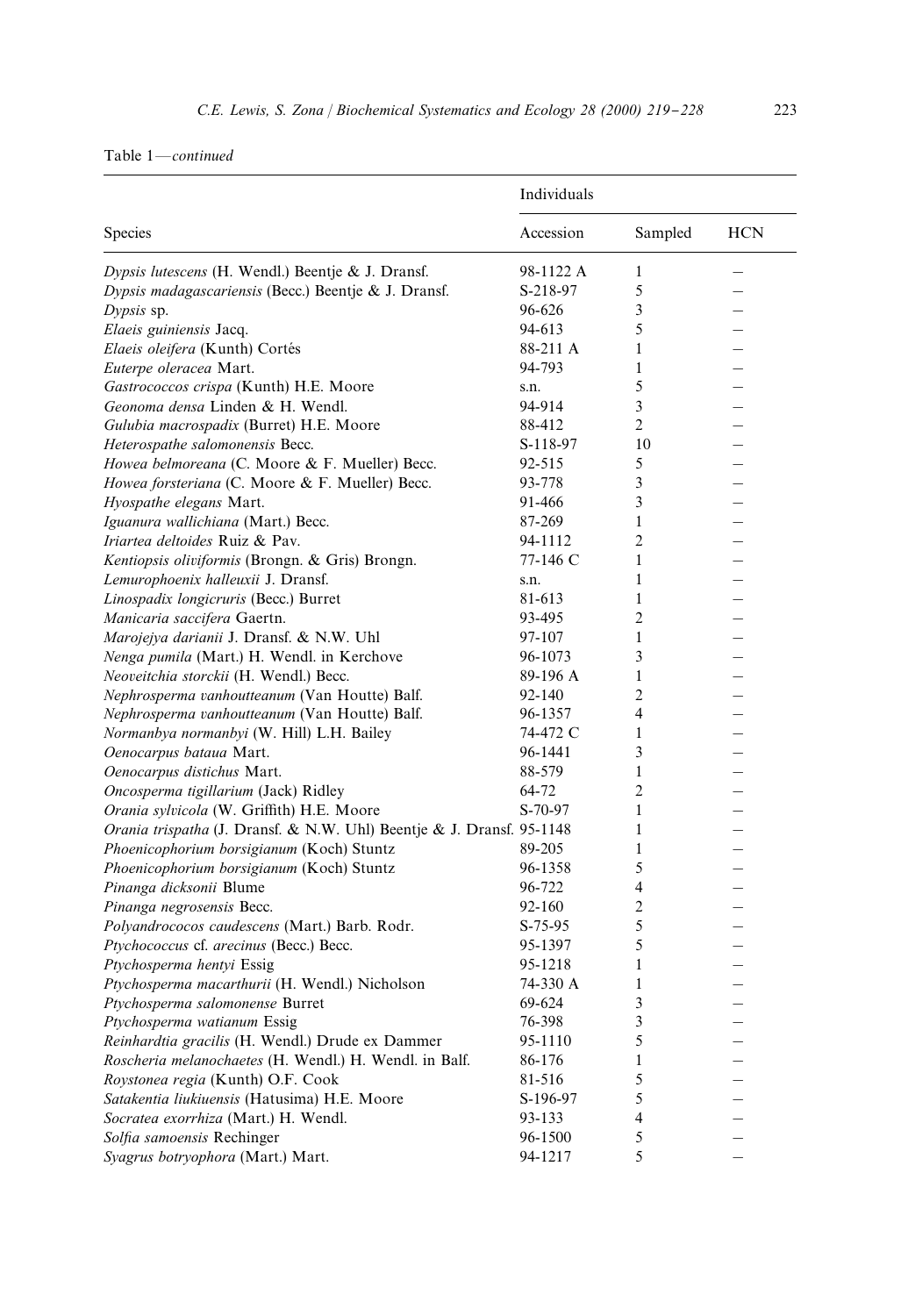# Table 1\**continued*

|                                                   | Individuals     |                          |            |
|---------------------------------------------------|-----------------|--------------------------|------------|
| Species                                           | Accession       | Sampled                  | <b>HCN</b> |
| Syagrus stenopetala Burret                        | 94-577          | 5                        |            |
| Veitchia arecina Becc.                            | 96-1342         | 5                        |            |
| Veitchia winin H.E. Moore                         | 96-1940         | $\overline{\mathcal{L}}$ |            |
| Wallichia siamensis Becc.                         | S-72-97         | 5                        |            |
| Wettinia hirsuta Burret                           | 86-409          | 1                        |            |
| Wodvetia bifurcata A.K. Irvine                    | 96-21           | 5                        |            |
| <b>SUBFAMILY CALAMOIDEAE</b>                      |                 |                          |            |
| Calamus caryotoides Mart.                         | 64-98 F         | 1                        |            |
| Calamus concinnus Mart                            | 71-120          | $\overline{2}$           |            |
| Calamus microcarpus Becc.                         | 95-1462         | 10                       | L.         |
| Calamus peregrinus Furtado                        | 97-1588         | 5                        |            |
| Calamus sp.                                       | 64-129 A        | 1                        |            |
| Daemonorops curranii Becc.                        | 87-637 A        | $\mathbf{1}$             |            |
| Daemonorops margaritae (Hance) Becc.              | 87-638          | $\mathbf{1}$             |            |
| Mauritia flexuosa L. f.                           | 93-737          | $\mathbf{1}$             |            |
| Mauritia flexuosa L. f.                           | 98-1403         | $\mathbf{1}$             |            |
| Mauritiella armata (Mart.) Burret                 | 96-1444         | $\mathbf{1}$             |            |
| Mauritiella armata (Mart.) Burret                 | 94-768          | 5                        |            |
| Metroxylon vitiense (Wendl.) Benth. & Hook. f.    | 89-197 B        | $\mathbf{1}$             |            |
| Pigafetta elata (Mart.) H. Wendl.                 | s.n.            | 1                        |            |
| Raphia farinifera (Gaertn.) Hylander              | 95-1154         | 3                        |            |
| Raphia taedigera (Mart.) Mart.                    | 94-803          | 3                        |            |
| Salacca magnifica J.P. Mogea                      | 95-1220         | $\mathbf{1}$             |            |
| <b>SUBFAMILY CEROXYLOIDEAE</b>                    |                 |                          |            |
| Chamaedorea adscendens (Dammer) Burret            | 92-535          | 3                        |            |
| Chamaedorea elatior Mart.                         | 88-133          | $\mathbf{1}$             |            |
| Chamaedorea elegans Mart.                         | 93-043          | 5                        |            |
| Chamaedorea metallica O.F. Cook ex H.E. Moore     | 68-213          | $\overline{c}$           |            |
| Chamaedorea plumosa Hodel                         | 93-107          | $\overline{c}$           |            |
| Chamaedorea schiedeana Mart.                      | 93-10490        | $\overline{c}$           |            |
| Chamaedorea seifrizii Burret                      | 57-678 A        | $\mathbf{1}$             |            |
| Chamaedorea tepejilote Liebm.                     | s.n.            | 5                        |            |
| Hyophorbe indica J. Gaertner                      | 95-1214         | 3                        |            |
| Hyophorbe verschaffeltii H. Wendl.                | S-238-87        | 5                        |            |
| Pseudophoenix lediniana Read                      | S-183-97        | 5                        |            |
| Pseudophoenix vinifera (Mart.) Becc.              | 96-1416         | 5                        |            |
| Ravenea glauca Jum. & H. Perrier                  | 96-727          | $\mathbf{1}$             |            |
| Ravenea hildebrandtii C.D. Bouché                 | 61-378          | $\overline{2}$           |            |
| Synechanthus warscewiczianus H. Wendl.            | 94-380          | $\mathbf{1}$             |            |
| <b>SUBFAMILY CORYPHOIDEAE</b>                     |                 |                          |            |
| Acoelorraphe wrightii (Griseb. & H. Wendl.) Becc. | s.n.            | 5                        |            |
| Borassodendron machadonis (Ridley) Becc.          | 96-1054         | 5                        |            |
| Chamaerops humilis L.                             | <b>RM 157 A</b> | 1                        |            |
| Chelyocarpus ulei Dammer                          | 61-173          | 1                        |            |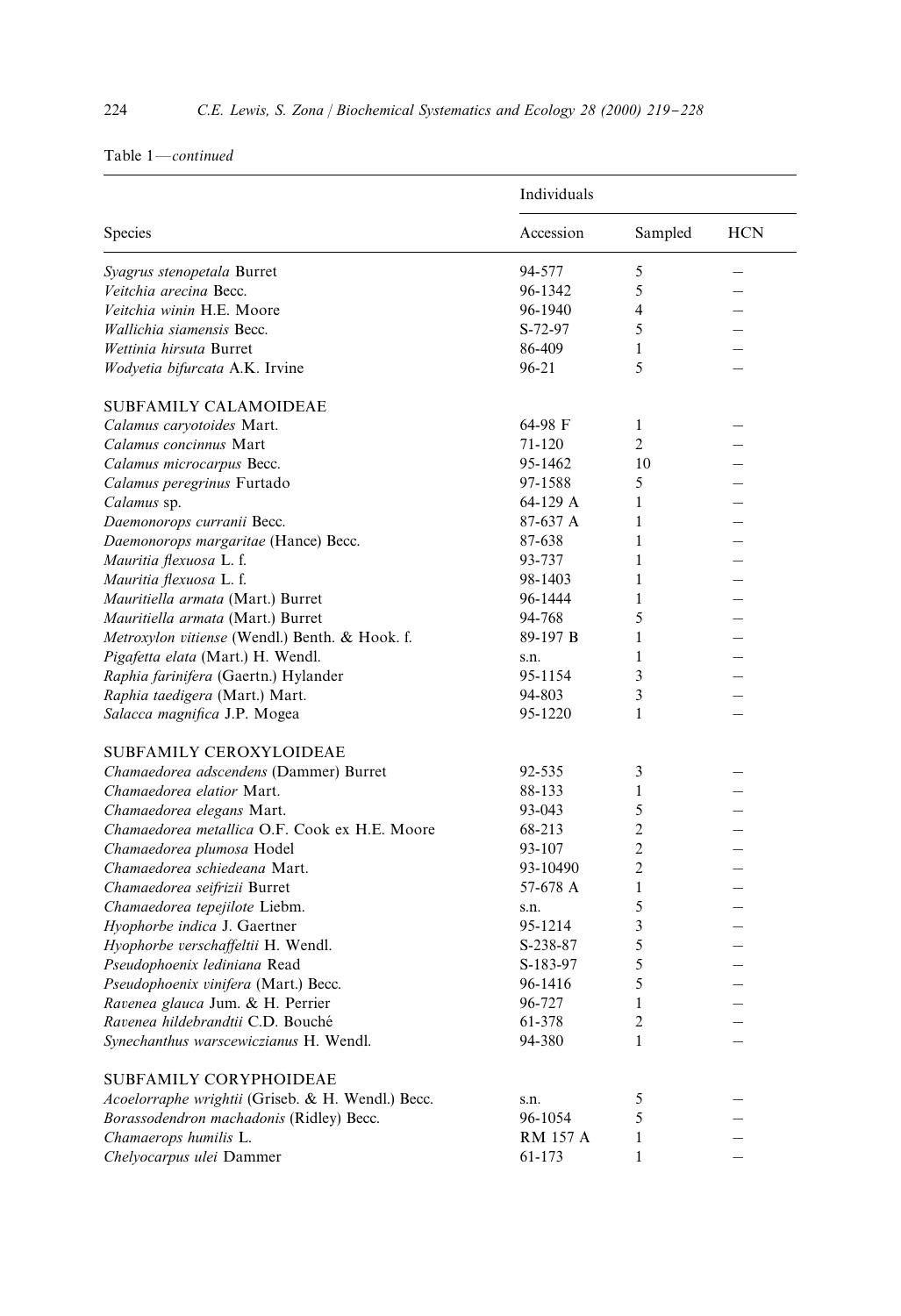#### Table 1\**continued*

|                                                                       | Individuals |                |            |
|-----------------------------------------------------------------------|-------------|----------------|------------|
| Species                                                               | Accession   | Sampled        | <b>HCN</b> |
| Chuniophoenix hiananensis Burret                                      | S-212-97    | 9              |            |
| Chuniophoenix nana Burret                                             | 81-78       | 5              |            |
| Coccothrinax proctorii Read                                           | S-192-97    | 5              |            |
| Colpothrinax cookii Read                                              | 93-559      | 1              |            |
| Corypha umbraculifera L.                                              | 95-1501     | 5              |            |
| Corypha utan Lamarck                                                  | 95-1092     | $\overline{2}$ |            |
| Crysophila warscewiczii (H. Wendl.) Bartlett                          | $S-26-98$   | 5              |            |
| Guihaia argyrata (Lee & Wei) Lee, Wei, & J. Dransf.                   | 89-278      | 3              |            |
| Hyphaene coriacea Gaertn.                                             | 95-1155     | 5              |            |
| Itaya amicarum H.E. Moore                                             | 96-1453     | 5              |            |
| Johannesteijsmannia altifrons (Reichb. f. & Zoll.) H. E. Moore 86-574 |             | $\mathbf{1}$   |            |
| Kerriodoxa elegans J. Dransf.                                         | 95-1330     | 5              |            |
| Licuala grandis H. Wendl.                                             | S-79-97     | 5              |            |
| Licuala triphylla Griff. ex Mart.                                     | 95-1494     | 5              |            |
| Livistona decipiens Becc.                                             | 96-231      | 5              |            |
| Lodoicea maldivica (Gmelin) Pers.                                     | 98-1574 A   | $\mathbf{1}$   |            |
| Nannorrhops ritchiana (Griff.) Aitchison                              | 65-39 A     | $\mathbf{1}$   |            |
| Phoenix acaulis Buchanan-Hamilton ex Roxb.                            | 86-524      | 3              |            |
| Phoenix reclinata Jacq.                                               | 92-165      | 1              |            |
| Phoenix roebelenii O'Brien                                            | 57-127      | 3              |            |
| Pritchardia sp.                                                       | 93-691      | 5              |            |
| Rhapidophyllum hystrix(Pursh) H. Wendl. & Drude                       | 62231 E     | $\mathbf{1}$   |            |
| Rhapis excelsa (Thunberg) Henry in Rehder                             | S-202-96    | 5              |            |
| Rhapis subtilis Becc.                                                 | S-203-96    | 5              |            |
| Sabal mauritiiformis (Karst.) Griseb. ex H. Wendl.                    | 97-658      | 5              |            |
| Sabal mexicana Mart.                                                  | 93-1053     | 5              |            |
| Sabal yapa Wright ex Becc.                                            | S-199-97    | 5              |            |
| Satranala decussilvae Beentje & J. Dransf.                            | s.n.        | $\mathbf{1}$   |            |
| Schippia concolor Burret                                              | S-213-97    | 5              |            |
| Serenoa repens (Bartram) Small                                        | s.n.        | 5              |            |
| Thrinax morrisii H. Wendl.                                            | $S-8-97$    | 5              |            |
| Thrinax radiata Lodd. ex J.A. & J.H. Schultes                         | 96-1520     | $\varsigma$    |            |
| <b>SUBFAMILY NYPOIDEAE</b>                                            |             |                |            |
| Nypa fruticans Wurmb                                                  | 82-473      | 5              |            |
| SUBFAMILY PHYTELEPHANTOIDEAE                                          |             |                |            |
| Aphandra natalia (Balslev & Henderson) Barfod                         | 90-82       | 1              |            |
| Phytelephas seemanii O.F. Cook                                        | 94-1149     | 5              |            |

The results of the shoot meristem survey are shown in Table 2. Of the 18 species sampled, only *Dypsis lutescens* (Arecoideae: Dypsidinae) was found to be cyanogenic. The leaf material from one of the same accessions (98-1122A) was not detectably cyanogenic, nor were leaves of other species of *Dypsis*. Shoot meristems sampled from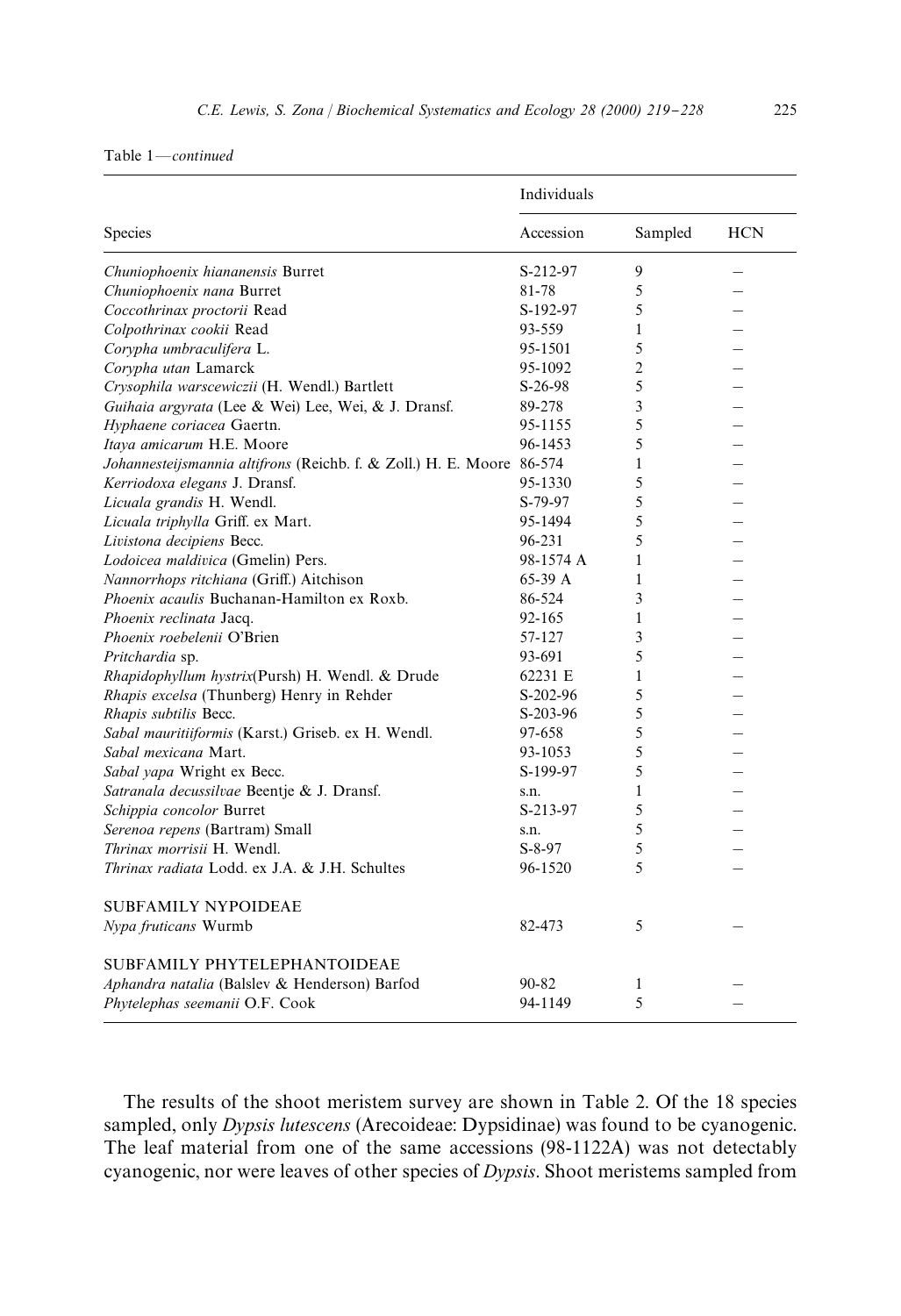| Table 2                                            |  |
|----------------------------------------------------|--|
| Results of shoot meristem survey for 20 accessions |  |

| Subfamily     | Species                                           | Accession | <b>HCN</b> |
|---------------|---------------------------------------------------|-----------|------------|
| Arecoideae    | Arenga engleri Becc.                              | 76-419 A  |            |
| Arecoideae    | Bactris gasipaes Kunth                            | 66-342    |            |
| Arecoideae    | Bactris gasipaes Kunth                            | P 891 A   |            |
| Arecoideae    | Caryota mitis Loureiro                            | $X-9-34$  |            |
| Arecoideae    | Dypsis cabadae (H.E. Moore) Beentje & J. Dransf.  | 2282 B    |            |
| Arecoideae    | Dypsis decaryi (Jum.) Beentje & J. Dransf.        | 95-1202   |            |
| Arecoideae    | Dypsis lutescens (H. Wendl.) Beentje & J. Dransf. | P 3072 B  | $+$        |
| Arecoideae    | Dypsis lutescens (H. Wendl.) Beentje & J. Dransf. | 98-1122 A | $+$        |
| Arecoideae    | Elaeis guineensis Jacq.                           | s.n.      |            |
| Arecoideae    | Oncosperma tigillarium (Jack) Ridley              | 64-72 D   |            |
| Arecoideae    | Ptychosperma macarthurii (H. Wendl.) Nicholson    | 74-330 A  |            |
| Arecoideae    | Roystonea regia (Kunth) O.F. Cook                 | s.n.      |            |
| Arecoideae    | Syagrus botryophora (Mart.) Mart.                 | 92-1220   |            |
| Calamoideae   | Calamus sp.                                       | 64129 A   |            |
| Ceroxyloideae | Chamaedorea sefriezii Burret                      | P 2704    |            |
| Coryphoideae  | Acoelorraphe wrightii (Griseb. & H. Wendl.) Becc. | P 2313 A  |            |
| Coryphoideae  | Chuniophoenix nana Burret                         | 81-78     |            |
| Coryphoideae  | Livistona sp.                                     | s.n.      |            |
| Coryphoideae  | Phoenix reclinata Jacq.                           | 92-165    |            |
| Coryphoideae  | Washingtonia robusta H. Wend.                     | s.n.      |            |

## Table 3

Results of root tissue survey for 22 accessions

| Subfamily          | Species                                           | Accession  | <b>HCN</b> |
|--------------------|---------------------------------------------------|------------|------------|
| Arecoideae         | Adonidia merrillii (Becc.) Becc.                  | s.n.       |            |
| Arecoideae         | <i>Areca triandra</i> Roxh                        | S-200-97   |            |
| Arecoideae         | Arenga hookerana (Becc.) T.C. Whitm.              | S-74-97    |            |
| Arecoideae         | Balaka burretiana Christophersen                  | 96-1286    |            |
| Arecoideae         | Carpentaria acuminata (H. Wendl. & Drude) Becc.   | s.n.       |            |
| Arecoideae         | Drymophloeus pachycladus (Burret) H.E. Moore      | S-239-97   |            |
| Arecoideae         | Dypsis decaryi (Jum.) Beentje & J. Dransf.        | 95-1202    |            |
| Arecoideae         | Dypsis madagascariensis (Becc.) Beentje & Dransf. | S-218-97   |            |
| Arecoideae         | Euterpe precatoria Mart.                          | 96-1443    |            |
| Arecoideae         | Roystonea regia (Kunth) O.F. Cook                 | s.n.       |            |
| Arecoideae         | Satakentia liukiuensis (Hatusima) H.E. Moore      | S-196-96   |            |
| Arecoideae         | Solfia samoensis Rechinger                        | 96-1500    |            |
| Arecoideae         | Syagrus botryophora (Mart.) Mart.                 | 92-1220    |            |
| Calamoideae        | Mauritia flexuosa L. f.                           | 93-737     |            |
| Ceroxyloideae      | Chamaedorea adscendens (Dammer) Burret            | $6 - 522$  |            |
| Ceroxyloideae      | Hyophorbe verschaffeltii H. Wendl.                | S-238-97   |            |
| Coryphoideae       | Licuala grandis H. Wendl.                         | S-73-97    |            |
| Coryphoideae       | Phoenix reclinata Jacq.                           | 92-165     |            |
| Coryphoideae       | Rhapis subtilis Becc.                             | $S-203-96$ |            |
| Coryphoideae       | Sabal yapa Wright ex Becc.                        | S-199-97   |            |
| Phytelephantoideae | Aphandra natalia (Balslev & Henderson) Barfod     | 90-82      |            |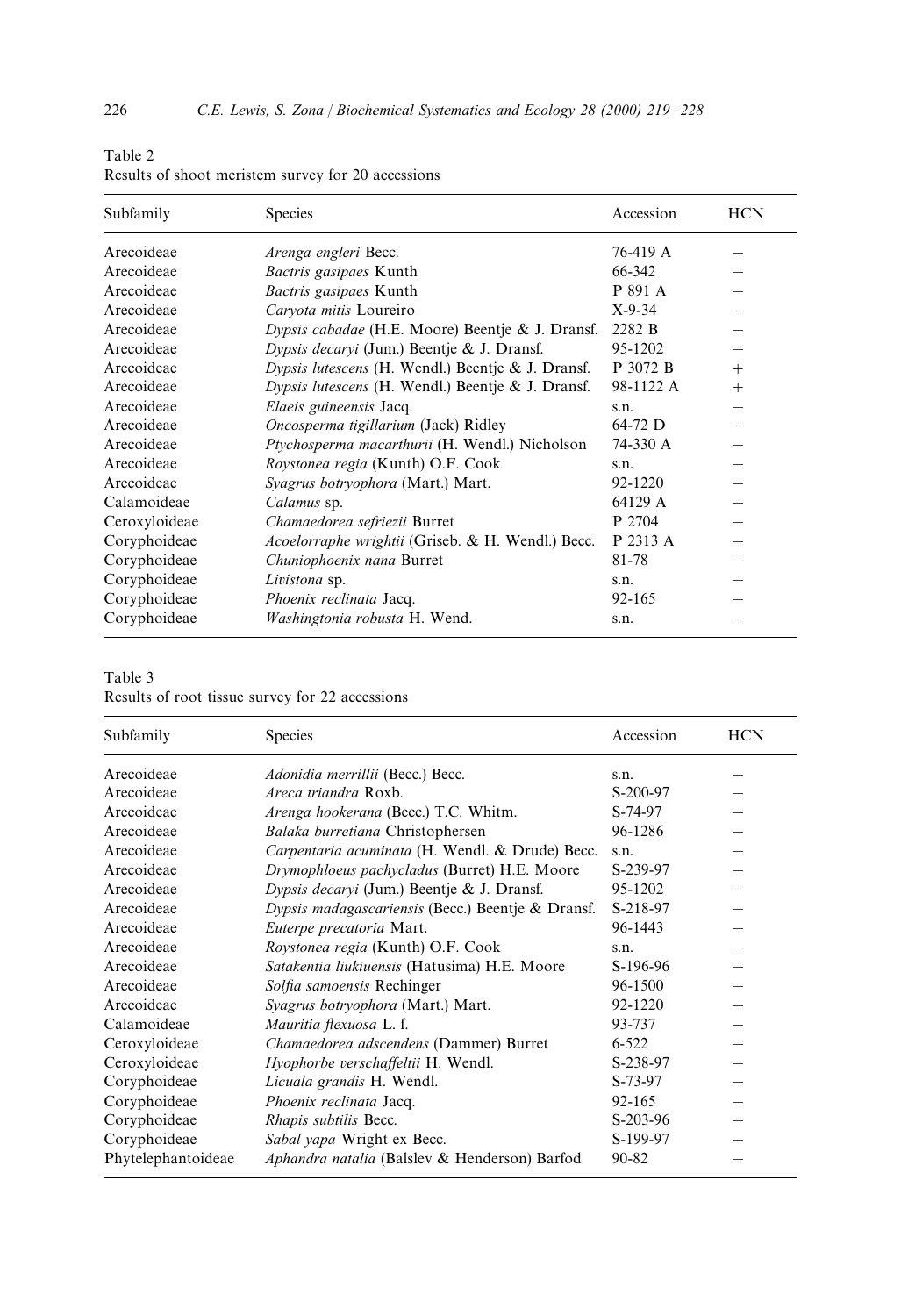*Dypsis decaryi* and *D. cabadae* were acyanogenic. At least 16 species of *Dypsis* are used locally in Madagascar as sources of edible palm heart, but hearts of three species in the genus are reportedly bitter or toxic (Dransfield and Beentje, 1995). Although none of the *Dypsis* species sampled in our shoot meristem survey are known to be toxic, they are not recognized as sources of edible hearts.

None of the root samples we surveyed had any detectable cyanogenic activity, as shown in Table 3.

From the results of our survey, we conclude that cyanogenesis in leaves is rare in the palm family. Since separate plant organs within the same plant may differ in their cyanogenic potential, we cannot extrapolate from these results to the cyanogenic activity of flowers and fruits. Our surveys of roots and shoots are insufficient to allow us to draw conclusions regarding the frequency of cyanogenesis in these organs throughout the family. The observation of polymorphism in our sample of *Drymophloeus subdistichus* individuals fits a pattern found in many other surveys of taxa across the plant kingdom (e.g. Aikman et al., 1996). Because polymorphism is common within cyanogenic plant taxa, any future studies of palm roots, meristems, or reproductive structures should include multiple individuals of each species.

## Acknowledgements

We thank the curators of Fairchild Tropical Garden and the Montgomery Botanical Center for access to their collections. We are grateful to Jeff Block and Chris Migliaccio for providing specimens of especially rare palms. We also thank Fabian Michelangeli for providing supplies and technical assistance. Jack Fisher and David A. Jones deserve thanks for comments and advice on this project.

### References

- Aikman, K., Bergman, D., Ebinger, J., Seigler, D., 1996. Variation of cyanogenesis in some plant species of the midwestern United States. Biochem. Systematics Ecol. 24, 637-645.
- Brinker, A.M., Seigler, D.S., 1989. Methods for the detection and quantitative determination of cyanide in plant materials. Phytochem. Bull. 21 (2), 24-31.
- Dahlgren, R.M.T., Clifford, H.T., Yeo, P.F., 1985. The Families of the Monocotyledons: Structure, Evolution, and Taxonomy. Springer, Berlin.
- Drans"eld, J., Uhl, N.W., 1998. Palmae. In Kubitzki, K. (ed.) The Families and Genera of Vascular Plants Vol. IV. Springer-Verlag, Berlin.
- Drans"eld, J., Beentje, H., 1995. The Palms of Madagascar. Royal Botanic Gardens Kew and the International Palm Society, Kew and Lawrence, KS.
- Ferreira, V.L.P., Graner, M., Bovi, M.L.A., de Figueiredo, I.B., Angelucci, E., Yokomizo, Y., 1982. Comparison between palm hearts from *Guilielma gasipaes* and *Euterpe edulis*. II. Physical and chemical evaluation. Coletanea do Instituto de Tecnologia de Alimentos 12, 273-282. [Food Science and Technology Abstracts 16(3), 573].
- Gibbs, R.D., 1974. Chemotaxonomy of Flowering Plants. McGill University Press, Montreal.
- Hegnauer, R., 1986. Chemotaxonomie der Pflanzen. Birkhäuser, Basel, pp. 350–360.